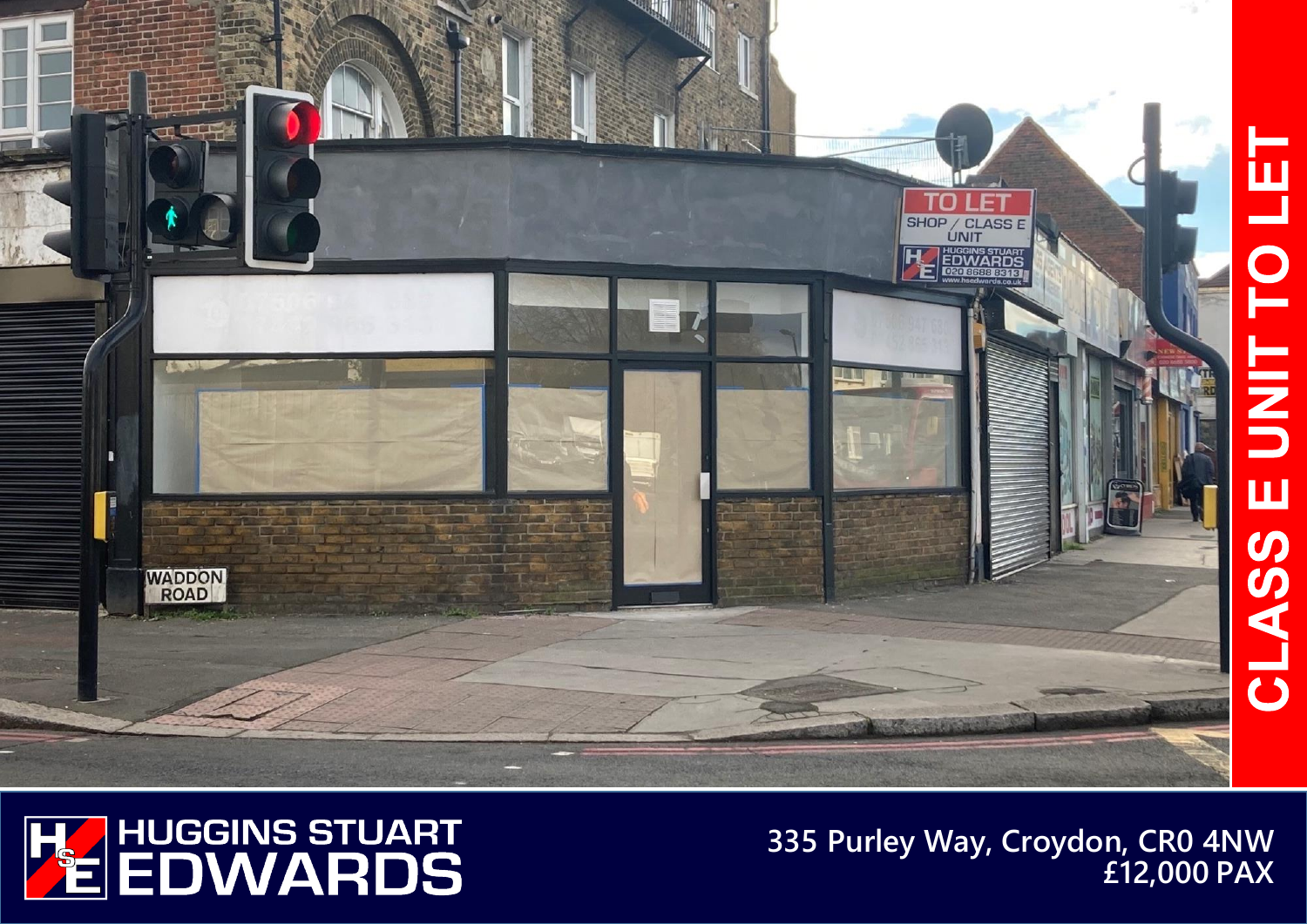### **335 Purley Way, Croydon, CR0 4NW TO LET Approx 333 sqft (30.94 sqm)**

#### **DESCRIPTION**

Recently refurbished ground floor commercial unit situated in a prominent position on Purley Way. The property would suit a variety of occupiers including retail, office and others within Class E use. The property has a large return frontage providing excellent display and natural light and benefits from a WC and LED lighting.

Shop/Office (GIA)  $|333 \text{ soft}|$   $|30.94 \text{ sam}|$ 

#### **RENT**

£12,000 per annum exclusive

#### **LEASE**

New Lease to exclude the security of tenure and compensation provisions of the Landlord & Tenant Act 1954 Part II.

#### **LOCATION**

Well positioned on Purley way at the busy junction with Waddon Road the property forms part of a local parade made up of independent trades but is only a short distance from the major retail parks with national and international occupiers. Free parking is available in Purley Cross Retail Park less than 150 yards from the property.

#### **RATES**

Rateable value: £5,900 (information taken from Valuation Office website). Rates payable at 49.9p in the £ (2021/22).

#### **EPC**

D- 84

#### **LEGAL COSTS**

Each party to bear their own legal costs.

#### **VIEWING**

Strictly by appointment via sole agents Huggins Stuart Edwards.

#### **CONTACT**

Huggins Stuart Edwards – Croydon Office 102- 104 High Street, Croydon, CR9 1TN T: 020 8688 8313 E: croydon@hsedwards.co.uk

#### **DATE**

February 2022

#### **FOLIO NUMBER**

30104

#### **SUBJECT TO CONTRACT Important: See Disclaimer Notice to the Right**.



## **HUGGINS STUART EDWARDS**

#### **COMMERCIAL ESTATE AGENTS PROPERTY CONSULTANTS**

102-104 HIGH STREET **CROYDON** CR9 1TN **020 8688 8313**

> APEX HOUSE 10 WEST STREET EPSOM KT18 7RG **01372 740555**

Huggins Stuart Edwards Commercial Ltd is a limited company registered in England & Wales. Compa number 12280950. Registered office: Apex House, 10 West Street, Epsom, KT18 7RG. Huggins Stuart Edwards Commercial Ltd for themselves and for vendors or lessors of this property whose agents they are give notice that the particulars are set out as general outline only for the guidance of intended purchasers or lessees, and do not constitute, nor constitute part of, an offer or contract. All descriptions, dimensions, reference to condition and necessary permissions for use and occupation, and other details are given without responsibility and any intending purchasers or lessees should not rely on them as statements or representations of fact but must satisfy themselves by inspection or otherwise as to the correctness of each of them. No person in the employment of Huggins Stuart Edwards Commercial Ltd has any authority to make or give any representation or warranty whatsoever in relation to this property. Unless otherwise stated, all prices and rents are quoted exclusive of Value Added Tax (VAT). Any intending purchasers or lessees must satisfy themselves independently as to the incidence of VAT in respect of any transaction. The properties are offered subject to<br>contract and being unsold or unlet and no responsibility is taken for any inaccuracy or expenses incurred in<br>vie otherwise of any issues concerning pollution and potential land, air or water contamination or tested any of the services and no warranty is given or implied. The purchasers or lessees are responsible for making their own enquiries in these regards

# **www.hsedwards.co.uk**